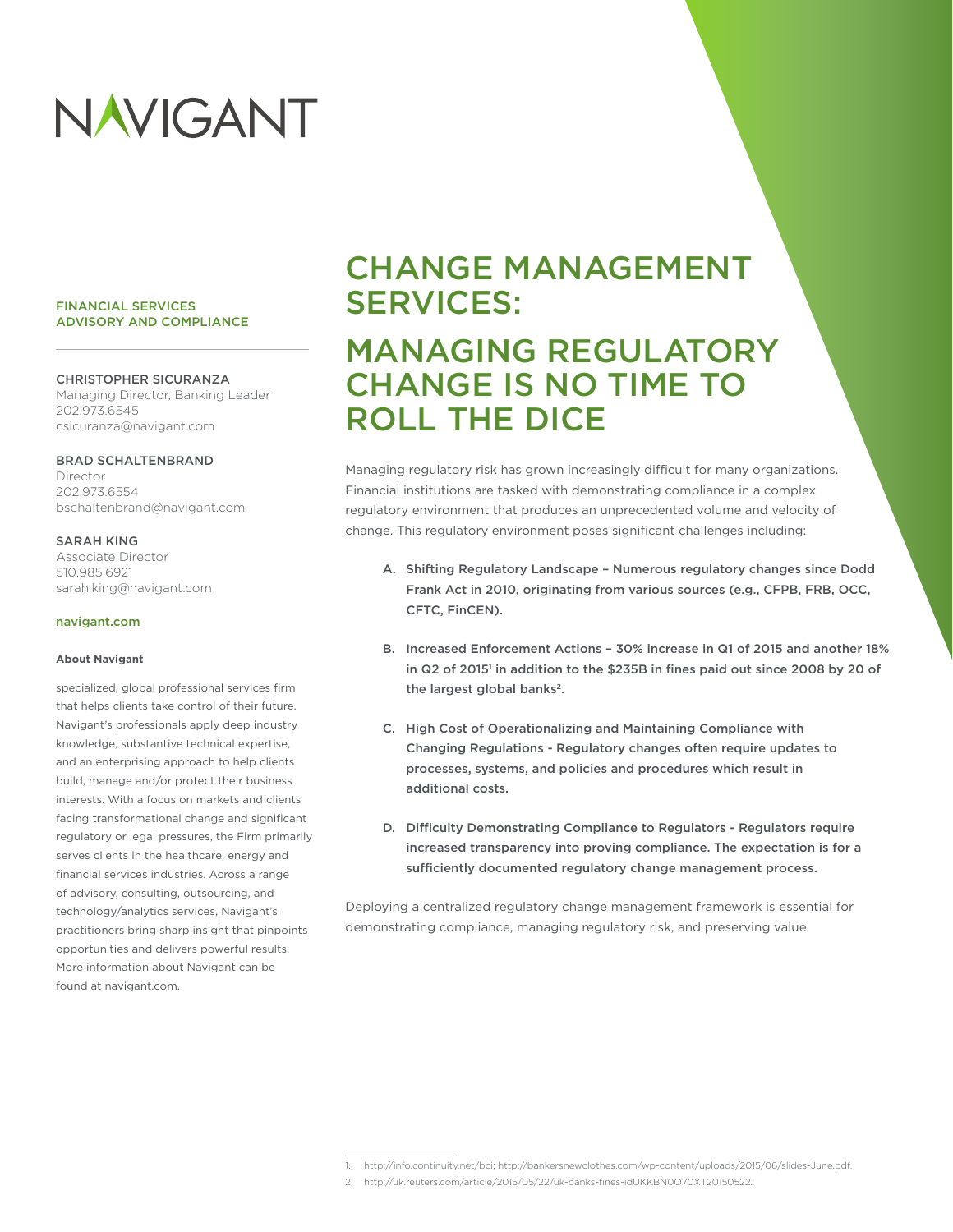# HOW NAVIGANT CAN HELP

Navigant's Risk, Compliance, and Control professionals provide the expertise, tools, and unwavering commitment to help our clients manage the significant regulatory driven change. We apply a proven methodology combined with a suite of tools that enable financial institutions to:

- Manage ongoing compliance;
- Reduce regulatory risk;
- Create effective and efficient controls;
- Enhance the customer experience; and
- Preserve brand reputation.

# OUR REGULATORY CHANGE MANAGEMENT APPROACH

# I. DESIGN THE FRAMEWORK

The framework is the cornerstone of a sound regulatory change management process. Navigant has developed a flexible regulatory change management framework based on clear principles outlined below that can be scaled for institutions of all sizes.

#### Our approach provides an effective framework to management change.

| <b>Foundation</b>                 | Understanding and capturing the requirements that govern the regulatory space<br>$\bullet$<br>provides a foundation for compliance                                                     |  |
|-----------------------------------|----------------------------------------------------------------------------------------------------------------------------------------------------------------------------------------|--|
| <b>Traceability</b>               | Regulatory requirements are linked to impacted areas (businesses, processes,<br>procedures, controls, etc.) providing evidence that requirements are addressed or will<br>be addressed |  |
| <b>Transparency</b>               | Test to identify areas of weakness or gaps - both in design and effectiveness                                                                                                          |  |
| <b>Roles and Responsibilities</b> | Multiple user roles allow for collaboration between legal, compliance, and the business<br>$\bullet$<br>Capability to spread work acrosss large number of resources                    |  |
| <b>Maintain and Communicate</b>   | Capture new and revised regulatory requirements<br>Communicate with parties and business units to update impacted areas<br>$\bullet$                                                   |  |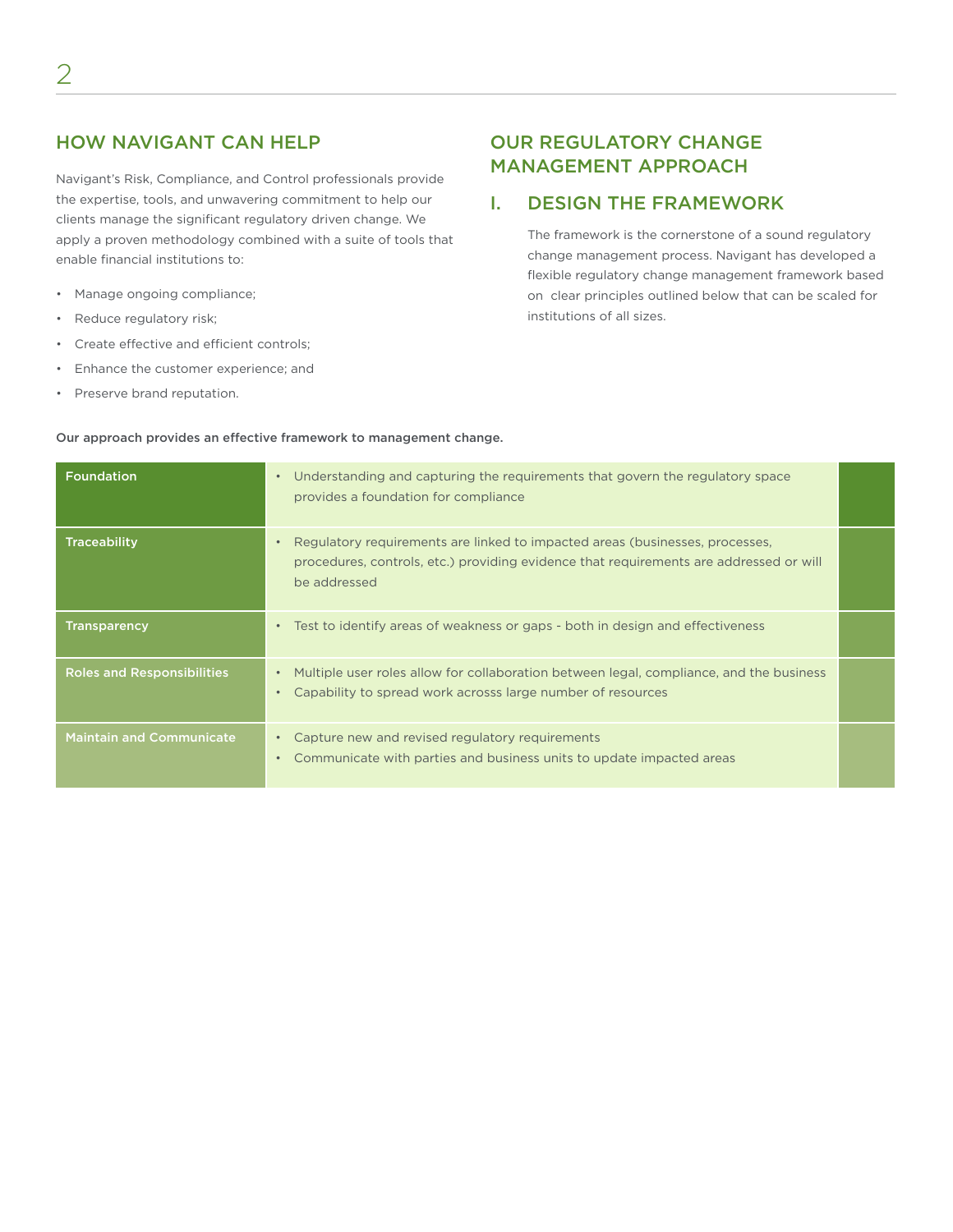# II. ESTABLISH THE PROCESS

Deploying Navigant's end-to-end regulatory change management process depicted below enables stakeholders to address an evolving regulatory landscape in an effective, efficient, and sustainable manner.



#### Leverage Technology

Navigant's suite of technology solutions allows institutions to facilitate and demonstrate ongoing enterprise compliance. Our scalable tools provide a consolidated change management system for more efficient and timely adoption of new regulatory actions. In addition, they help reduce risk by centralizing all

applicable regulatory requirements and linking them to existing processes, policies, procedures, and controls. Finally, they help improve operational effectiveness and rationalize controls by providing visibility into best practices, unnecessary redundant procedures, and the most stringent requirements.

Navigant's technology solutions contain six critical modules that facilitate effective regulatory change management.